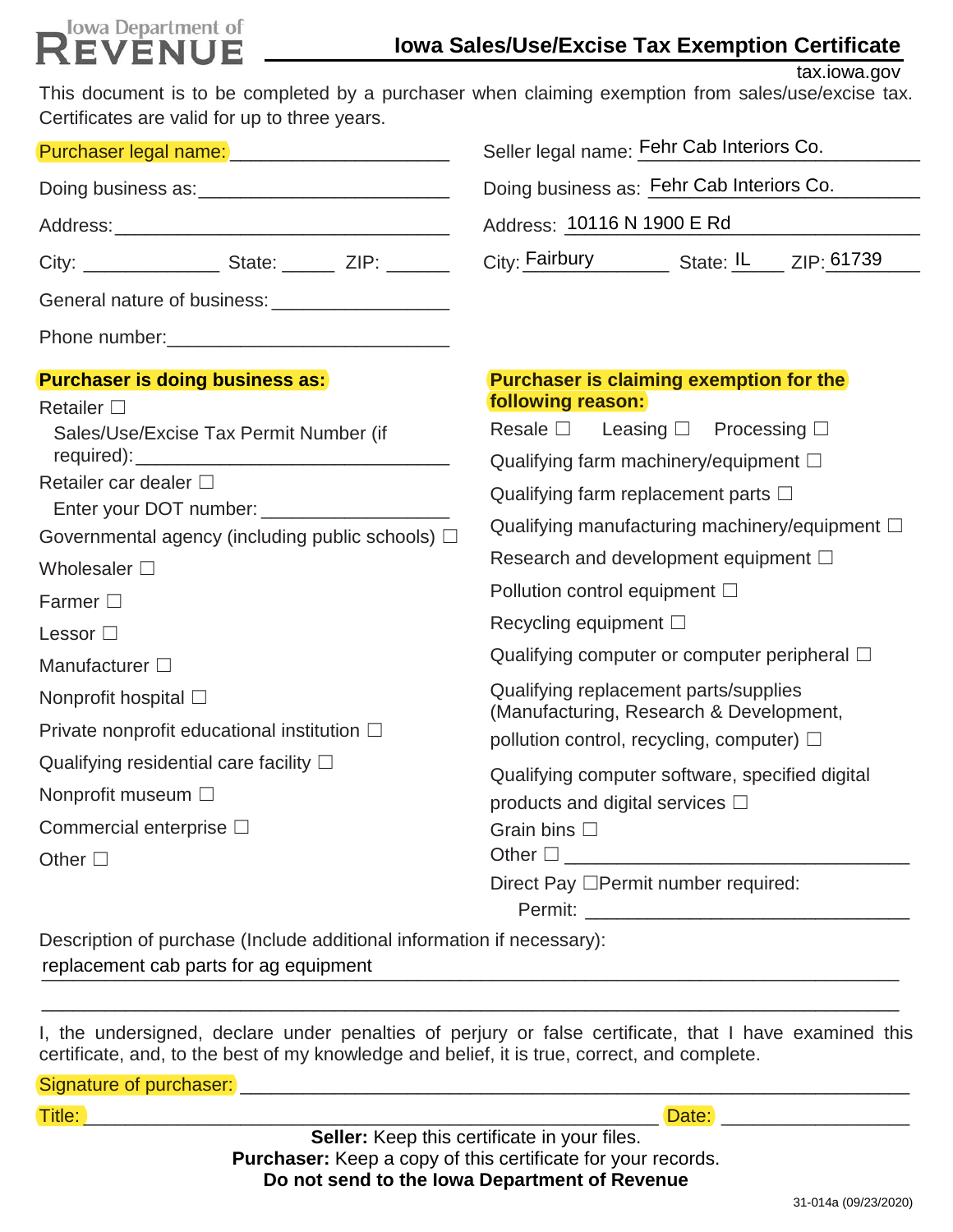### **Iowa Sales/Use/Excise Tax Exemption Certificate, page 2**

#### **Instructions**

This exemption certificate is to be completed by the purchaser claiming exemption from tax and given to the seller. The seller must retain this certificate as proof that exemption has been properly claimed. The certificate must be complete to be accepted by the seller. The seller can accept an exemption certificate only on property that is qualified (see the exemptions below) or based on the nature of the buyer. If property or services purchased for resale or processing are used or disposed of by the purchaser in a nonexempt manner, the purchaser is then responsible for the tax.

## **General Information about Exemptions**

**Resale**: Any person in the business of selling who is purchasing items to resell may claim this exemption. The purchaser can be acting as either a retailer or wholesaler and may not be required to have a sales/use/excise tax permit. Retailers with a sales/use/excise tax permit number must enter it in the space provided.

**Processing**: Exempt purchases for processing include tangible personal property which by means of fabrication, compounding, manufacturing, or germination becomes an integral part of other tangible personal property ultimately sold at retail; chemicals, solvents, sorbents, or reagents used, consumed, dissipated, or depleted in processing personal property intended to be sold ultimately at retail, and chemicals used in the production of free newspapers and shoppers guides. Note: To claim an exemption for fuel used to create heat, power, or steam for processing or for fuel used to generate electric current, use Iowa Sales Tax Exemption Certificate, Energy used in Processing or Agriculture.

**Qualifying farm machinery/equipment**: The item must be one of the following:

- 1. A self-propelled implement directly and primarily used in agricultural production, such as a tractor.
- 2. An implement directly and primarily used in agricultural production that is customarily drawn or attached to a self-propelled implement in the performance of its function, such as a plow.
- 3. A grain dryer (heater and blower only) directly and primarily used in agricultural production.
- 4. A snow blower, rear-mounted or front-mounted blade, or rotary cutter used in agricultural production, if attached to or towed by a self-propelled implement.
- 5. A diesel fuel trailer, seed tender, all-terrain vehicle, or off-road utility vehicle primarily used in agricultural production.
- 6. Tangible personal property that does not become a part of real property and is directly and primarily used in livestock or dairy production, aquaculture production, or the production of flowering, ornamental, or vegetable plants.
- 7. Auger systems, curtains, curtain systems, drip systems, fans and fan systems, shutters, inlets, shutter or inlet systems, and refrigerators used in livestock or dairy production, aquaculture production, or the production of flowering, ornamental, or vegetable plants.
- 8. An auxiliary attachment improving safety, performance, operation, or efficiency for items 1 through 7.
- 9. A replacement part for items 1 through 8.
- 10. A container, label, carton, pallet, packing case, wrapping, baling wire, twine, bag, bottle, shipping case, or other similar item used in agricultural, livestock, or dairy production.

**Qualifying manufacturing machinery/equipment**: The item must be computers, machinery, equipment, replacement parts, supplies, or material used to construct or self-construct computers, machinery, equipment, replacement parts, or supplies used for one of the following purposes:

- 1. Directly and primarily used in processing by a manufacturer.
- 2. Directly and primarily used to maintain integrity or unique environmental conditions for the product.
- 3. Directly and primarily used in research and development of new products or processes.
- 4. Directly and primarily used in recycling or reprocessing of waste products.

**Pollution control equipment**: The equipment must be used by a manufacturer primarily to reduce, control, or eliminate air or water pollution.